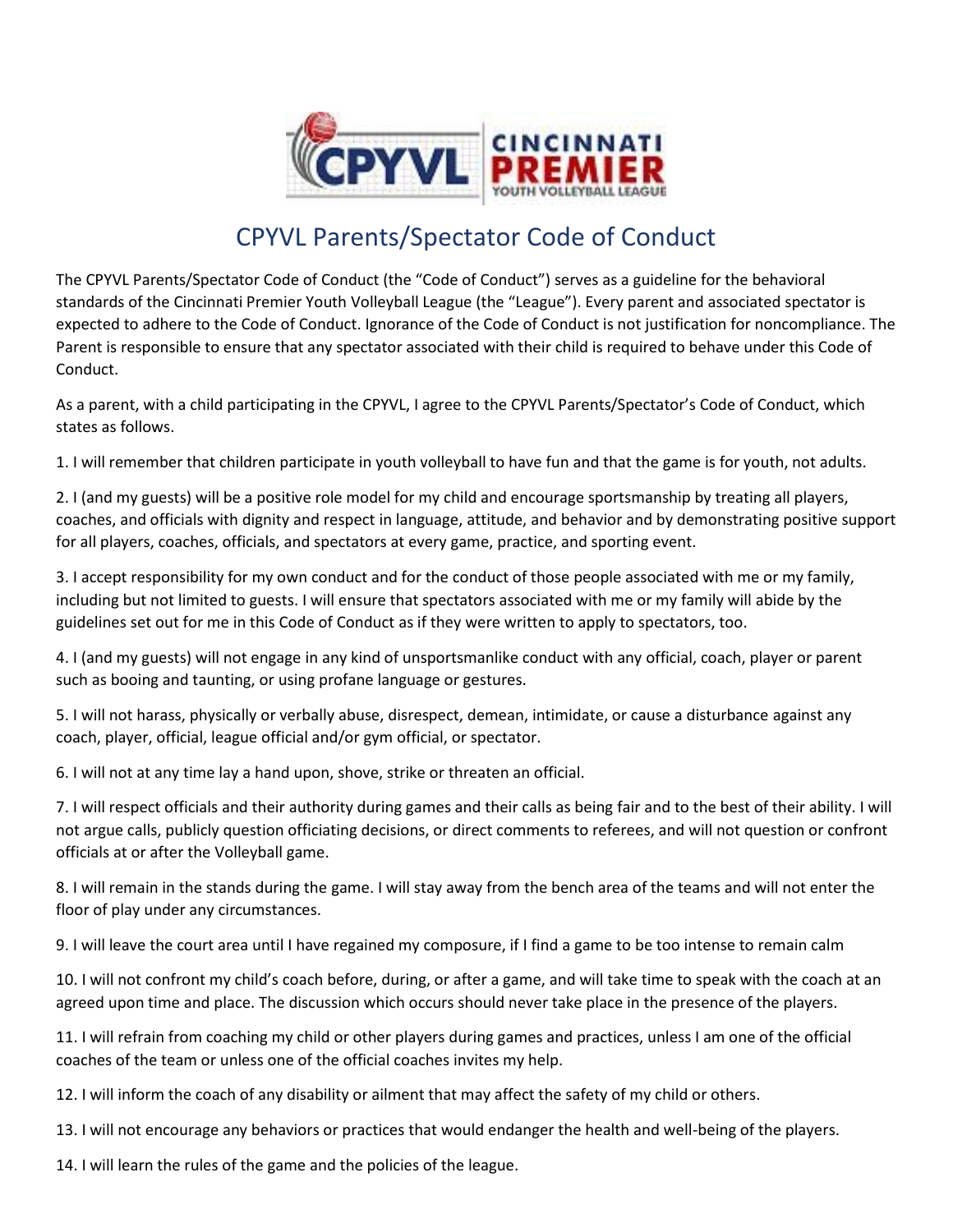15 I will provide the proper documentation providing age/grade level for each player and guarantee that this information is accurate and factual.

16. I will refrain from any acts or threats of acts of physical violence against any player, coach, official, league and/or gym official, or other spectator.

17. I will teach my child to play by the rules and to resolve conflicts without resorting to hostility or violence.

18. I will discuss with my child his or her responsibilities under the Player Code of Conduct.

19. I will demand that my child treat other players, parents, officials, and spectators with respect regardless of race, creed, color, sex, or ability.

20. I will teach my child that doing one's best is more important than winning, so that my child will never feel defeated by the outcome of a game or his/her performance.

21. I will promote the emotional and physical well-being of the players ahead of any personal desire I may have for my child to win.

22. I will praise my child for competing fairly and trying hard, and make my child feel like a winner every time.

23. I will emphasize skill development and practices and how they benefit my child over winning.

24. I will never ridicule or yell at my child or any other player for making a mistake or losing a competition.

25. I will do my best to make the sport of Volleyball fun for my child.

26. I will demand a sports environment for my child that is free from drugs, tobacco, and alcohol, and I will refrain from their use or being under their influence at all games and practices.

27. I will respect the property and equipment used at any game or practice sports facility (i.e. clean up trash) and will only allow my child(ren) to be in the areas where they are permitted

28. I will not engage in physically or verbally abusive conduct. If I do, I will be subject to discipline up to a lifetime ban from all League games and activities.

29. I agree to never approach an official after the game

30. I agree to never touch or discipline any player except my own child

31. I agree to follow the instructions of my child(ren)'s coach and/or game officials immediately and without complaint.

32. I agree accept discipline, if any, meted out by the League without complaint. I will not take any action that undermines or questions the authority of the League to discipline players or coaches. I will take no action that challenges or undermines the authority of the League to impose discipline on players, coaches, parents, spectators or member communities, including but not limited to bringing legal action against the League.

33. I agree to indemnify, defend, and hold harmless the CPYVL (and its officers, directors, employees, members, and agents) from and against any and all, actual or threatened, third party claims, liabilities, losses, damages, injuries, or expenses (including reasonable attorney's fees) directly or indirectly arising from or relating to (i) any breach by me of the terms of this agreement, or (ii) the violation, by player associated with me, of the Player Code of Conduct, (iii) the violation by any person, associated with me, of the Parents/Spectator Code of Conduct for games played in a facility provided by or through or made available by the Member Community.

I understand that any violation of this Code of Conduct may result in disciplinary action including but not limited to: